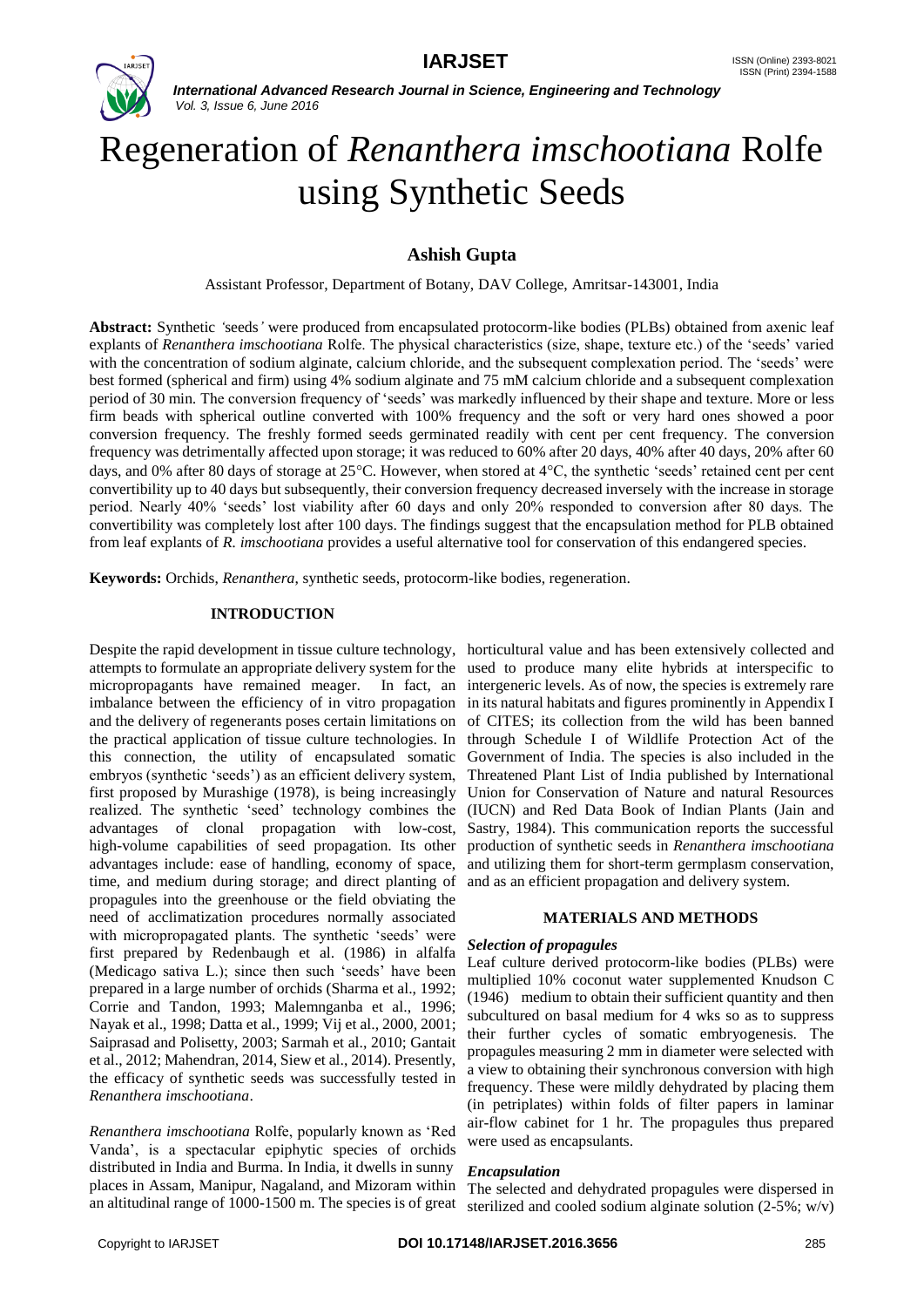

in an appropriate medium (devoid of  $CaCl<sub>2</sub>$ .2H<sub>2</sub>O, if any, as follows. since different quantities of this compound were added in **i) Storage at 25C** complexation solution to obtain its most appropriate The freshly formed 'seeds' germinated readily with cent concentration for desirable 'seed' formation). This suspension was added drop-wise to a magnetically stirred solution of 50-100 mM  $CaCl<sub>2</sub>$ .  $2H<sub>2</sub>O$  solution prepared in the same medium containing sucrose (2%). The resultant beads of calcium-alginate were left in  $CaCl<sub>2</sub>$ .2H<sub>2</sub>O bath for 15-45 min to allow complexation (ionic exchange between sodium alginate and calcium chloride) and subsequently washed 2-3 times with sterilized distilled water before **ii) Storage at 4C** storage/sowing. All these operations were carried out under aseptic conditions.

### *Storage*

The 'seeds' were stored in sterilized vessels at  $4^{\circ}$ C and  $25^{\circ}$ C, and their convertibility tested for 120 days at 15/20 days' intervals. The convertibility of both freshly formed and stored 'seeds' was also tested on different sowing substrata like liquid medium irrigated sand/potting mix and non-irrigated sand/potting mix.

### **RESULTS**

## *'Seeds'*

The physical characteristics (size, shape, texture etc.) of the 'seeds' varied with the concentration of sodium alginate, calcium chloride, and the subsequent complexation period. The 'seeds' were best formed (spherical and firm) using 4% sodium alginate and 75 mM calcium chloride and a frequency to 20%. The nutrient irrigated epiphytic compost subsequent complexation period of 30 min (Table 1). These were, however, soft, leaky, and irregular in outline when sodium alginate was used at lower concentrations and very hard in texture at higher concentrations.

### *Conversion*

The conversion frequency of 'seeds' was markedly influenced by their shape and texture. More or less firm beads with spherical outline converted with 100% frequency and the soft or very hard ones showed a poor conversion frequency. Consequently, only the former (spherical, firm, and non-leaky) were used to test their amenability to storage.

# *Effect of temperature and storage*

The effect of storage under different temperature regimes was tested on the conversion frequency at 20 days interval. medium, hardened, and transferred to the greenhouse. The results are summarized in Table 2 and described briefly

per cent frequency; each producing multiple shoots so that the number of plantlets obtained was much larger than the number of 'seeds' sown. The conversion frequency was detrimentally affected upon storage; it was reduced to 60% after 20 days, 40% after 40 days, 20% after 60 days, and 0% after 80 days of storage.

At this temperature, the synthetic 'seeds' retained cent per cent convertibility up to 40 days but subsequently, their conversion frequency decreased inversely with the increase in storage period. Nearly 40% 'seeds' lost viability after 60 days and only 20% responded to conversion after 80 days. The convertibility was completely lost after 100 days.

# *Effect of sowing substratum*

The *in vitro* conversion frequency of 'seeds', stored at 25 °C for 20 days was also influenced by the nature of sowing substratum (Table 3). All the 'seeds' germinated when an agarised substratum was used irrespective of the presence of growth adjuncts in the medium. Under *in vitro*  conditions, nearly 60% 'seeds' germinated on nutrient irrigated moss. The frequency of conversion was reduced to 50% and organogenetic process was delayed when nutrient irrigated sand was used instead. Elimination of nutrients, in this case, further impaired the conversion (crockings, charcoal, bark), on the other hand, failed to support conversion.

The problem of fungal and bacterial infections during conversion of 'seeds' under greenhouse conditions could be successfully alleviated by using 0.05% w/v each of bavistin and streptomycin in the nutrient mix. However, the use of anti-microbials impaired the conversion frequency of the synthetic 'seeds'. This loss of convertibility could be compensated by using 1 mg/l each of 1-naphthaleneacetic acid (NAA) and 6-benzylaminpurine (BAP) in the nutrient matrix. The plant hormones favoured rapid proliferation of the viable propagules and number of plantlets produced far exceeded the number of 'seeds' sown. The plantlets were rooted on Banana Homogenate (70 g/l) supplemented basal

Table 1. Effect of different concentrations of sodium alginate and calcium chloride on 'seed' formation in *Renanthera imschootiana*

| Concentration of<br>calcium chloride | Concentration of sodium alginate (%) |         |         |         |  |
|--------------------------------------|--------------------------------------|---------|---------|---------|--|
| (mM)                                 |                                      |         |         |         |  |
| 50                                   |                                      |         | ᆠ       | $+++++$ |  |
| 75                                   |                                      | $^{++}$ | $+++$   | $+++++$ |  |
| 100                                  |                                      |         | $++++-$ |         |  |

'+' refers to the quality of 'seeds' in terms of spherical shape and firmness; results are based on an average of 25 replicates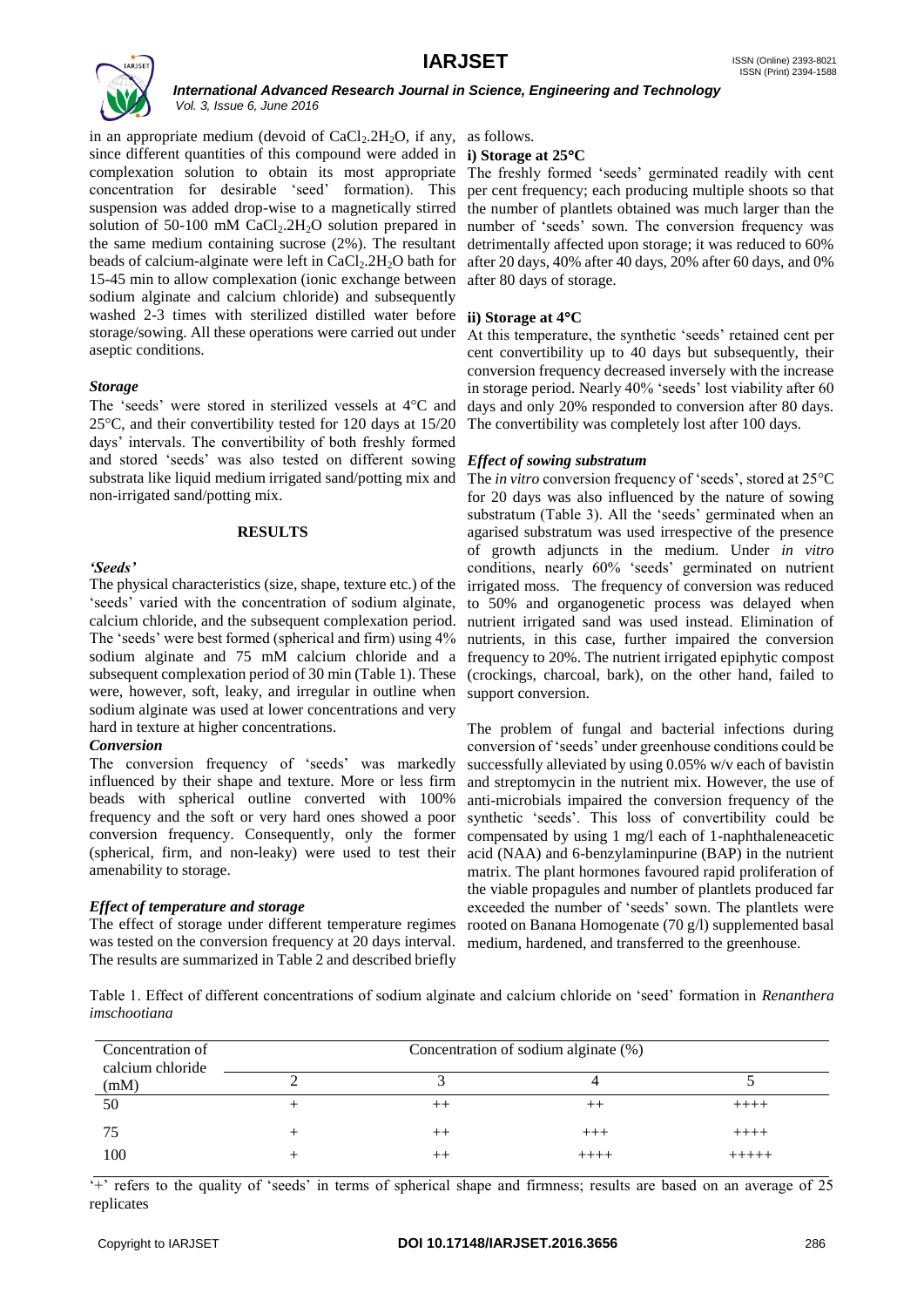

| Storage period | Conversion frequency (%) after storage at |              |  |
|----------------|-------------------------------------------|--------------|--|
| (days)         | $25^{\circ}$ C                            | $4^{\circ}C$ |  |
| $\Omega$       | 100                                       | 100          |  |
| 20             | 60                                        | 100          |  |
| 40             | 40                                        | 100          |  |
| 60             | 20                                        | 60           |  |
| 80             |                                           | 20           |  |
| 100            | -                                         | -            |  |
|                |                                           |              |  |

Table 2*.* Effect of temperature and storage on conversion frequency of synthetic 'seeds' in *Renanthera imschootiana*

Results are based on an average of 25 'seeds' per treatment

Table 3*.* Effect of sowing substratum on *in vitro* conversion frequency of synthetic 'seeds' in *Renanthera imschootiana*  after 20 days of storage at  $25^{\circ}$ C

| Substratum              | Conversion frequency<br>(% germination) | Regeneration<br>pathway | <b>Remarks</b>                                              |
|-------------------------|-----------------------------------------|-------------------------|-------------------------------------------------------------|
| KC (agarised)           | 100                                     | PLB-PL                  | Good conversion frequency,<br>luxuriant growth of plantlets |
| $M$ oss + KC (liquid)   | 60                                      | PLB-PL                  | Organogenesis delayed                                       |
| Sand                    |                                         |                         | 'Seeds' desiccated                                          |
| $Sand + KC$ (liquid)    | 20                                      | PLB-PL                  | Suppressed rhizogenesis                                     |
| Epiphytic Compost (dry) | -                                       |                         | 'Seeds' desiccated                                          |

Results are based on an average of 25 replicates; PLB – protocorm-like body; PL - plantlet

### **DISCUSSION**

Presently, synthetic 'seeds' were successfully prepared in *Renanthera imschootiana* using PLBs as encapsulants. A mild dehydration of the PLBs proved useful for enhancing their tolerance against encapsulation and conversion related stresses, as also emphasized earlier by Sanada *et al*. (1993). Incidentally, Kishi and Takagi (1997) reported that gradual desiccation treatment proved useful in maintaining viability (up to 3 months) and promoting regeneration of non-encapsulated PLBs of *Darwinara*. The present findings that 'seeds' prepared using green PLBs germinated with 100% frequency support those of Sakamoto *et al*. (1995), who proposed that attainment of phototrophic nature and/or storage of reserve materials, which support embryo development, are critical factors for a high frequency conversion.

A variety of natural or synthetic polymers are available for use as gel matrix of synthetic 'seeds' (Barbotin *et al*., 1993). Gellation with agar and gellan gum require a heating procedure which is not conducive for the survival of encapsulatable units. With synthetic polymers (cross-linked polyacrylamide), it (gellation) is associated with exothermic reactions and/or formation of radicals, which are highly toxic for encapsulatable units. Polysaccharides

better results because they are formed by an ionotropic reaction, which requires moderate conditions for complexation than those required by other gelling agents (Sakamoto *et al*., 1995). Presently sodium salt of alginate (Na-alginate) was chosen because of moderate viscosity and low spinnability of the solution, low toxicity, and quick gellation (Onishi *et al*., 1994); it is easily available at low cost. Moreover, rigidity of the alginate capsule provided better protection to the encased PLBs.

The shape, size, and texture of the 'seeds' were markedly influenced by the concentration of Na-alginate and the complexation period. The 'seeds' were spherical, firm, and non-leaky with 4% Na-alginate, 75mM calcium chloride, and complexation period of 30 min. The 'seeds' formed with lower concentrations of Na-alginate were fragile, irregular, and leaky, whereas those formed with higher concentration of Na-alginate and calcium chloride were rather hard and beaked. Poorly formed 'seeds' at lower concentrations of Na-alginate have been attributed to the impaired gelling ability of the alginate due to exposure to high temperature during autoclaving (Larkin *et al*., 1988). Perusal of literature, however, shows a great variation in the concentration of alginate used for encapsulation. Appropriate concentration seems to vary with the species and the nature of the propagule: 1.5% for *Daucus carota*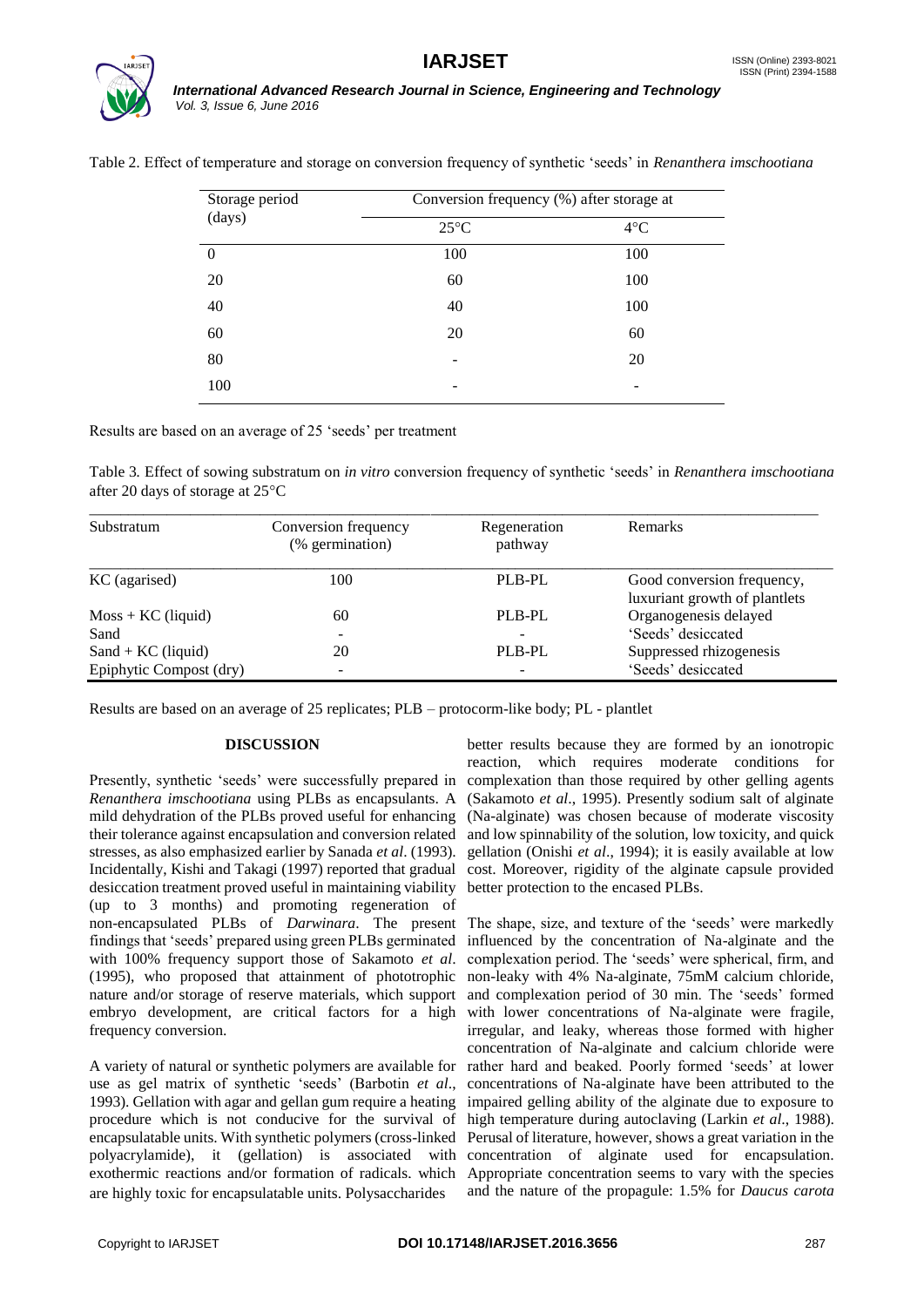

somatic embryos (Sakamoto *et al*. 1995), 2% for alfalfa somatic embryos (Redenbaugh *et al*., 1987), 2.5% for *Spathoglottis plicata* protocorms (Singh, 1991), *Aerides*  The present study demonstrated that the germination *multiflorum* PLBs (Vij *et al*., 1993), and *Phaius tankervilliae* PLBs (Malemnganba et al., 1996), 3% each for *Dendrobium* cultivars (Saiprasad and Polisetty, 2003; Siew et al., 2014) and *Aranda* hybrid (Gantait et al., 2012), 4% for *Spathoglottis plicata* PLBs (Nayak *et al*., 1998) and *Geodorum densiflorum* PLBs (Datta *et al*., 1999), and 5-6% for *Atropa belladona, Dioscorea floribunda, Hyoscyamus muticus, Mentha arvensis, Picrorhiza kurroa,* and *Valeriana wallichii* shoot-buds (Ahuja *et al*., 1989). The required concentration may also vary with the alginate quality, which differs from brand to brand (Nayak *et al*., 1998) and batch to batch (Ahuja *et al*., 1989). The effective concentration of calcium chloride likewise varies from 50 mM (Singh, 1991; Datta *et al*., 1999) to 75mM (Malemnganba *et al*., 1996; Nayak *et al*., 1998; Saiprasad and Polisetty, 2003; present studies) to 100 mM (Redenbaugh and Ruzin, 1989).

Incidentally, the conversion frequency of the 'seeds' was observed to vary with the passage of time, conditions of their storage, and the nature of the sowing substratum. The freshly formed 'seeds' germinated readily with 100% frequency, but showed a progressive loss in conversion frequency with increase in storage period; the loss was more pronounced in 'seeds' stored at 4°C. While the 'seeds' stored at 25°C could retained viability for 30-60 days, those stored at  $4^{\circ}$ C remained viable for 45-120 days, depending upon the species. Similarly, Saiprasad and Polisetty (2003) observed that viability of the 'seeds' stored at 4C varied with the species; it was 30 days for *Cattleya*, 60 days for *Oncidium*, and 75 days for *Dendrobium.* The high viability percentage of the 'seeds' stored at  $4^{\circ}$ C may be attributed to the low metabolic activity at this temperature. The conversion frequency of synthetic 'seeds' was better on agar-gelled medium than other substrata such as liquid medium irrigated sand, moss, epiphytic compost etc. Interestingly, as the encapsulated PLBs invariably proliferated during germination, production of synthetic 'seeds' is a novel technology simulating inherent polyembryonate potential of orchid seeds.

Onishi *et al*. (1994) observed that encapsulated embryos could not emerge from the gel bead ('seed') even if the embryos had excellent quality, and attributed this inhibition of conversion to unsuitable elasticity and/or strength of the gel bead, and oxygen deficiency within the gel bead. To overcome this problem a novel self-breaking or self-splitting gel bead has been developed by Sakamoto *et al*. (1992). In this method, alginate beads obtained after complexation are rinsed thoroughly with tap water (to wash out excess  $Ca^{2+}$  ions) and then immersed in monovalent cation solution (e.g. potassium nitrate;  $K^+$  ions partially substitute for  $Ca^{2+}$ ), followed by another rinsing with running tap water. After sowing in humid conditions, this gel bead gradually swells, becomes brittle, and finally split spontaneously.

#### **CONCLUSIONS**

percentage of encapsulated PLBs was affected by the concentration of the complexing gel and duration of exposure to calcium chloride solution. Using 4% sodium alginate solution and maintaining in 75 mM calcium chloride solution for 30 min gave the highest percentage of germination. The result so obtained from encapsulation of PLBs can be used as a potential method to solve the problems of propagation for monopodial orchids like *Renanthera imschootiana* that have tiny seeds and lack of endosperm. The synthetic 'seeds' can be used for short-term storage, transport, and transplantation of tissue culture raised propagules in orchids, but their utility in direct transplantation of propagules into the greenhouse or soil shall remain limited until following aspects are achieved: i) synchrony and vigour in conversion, ii) storage ability (shelf-life) as long as seed; and iii) tolerance against drying after sowing.

#### **REFERENCES**

Ahuja, P. S., J. Mathur, N. Lal, A. Mathur, A. K. Mathur, and A. K. Kukreja. 1989. Towards developing synthetic seeds by shoot bud encapsulation. In: *Tissue Culture and Biotechnology of Aromatic Plants* (eds. A. K. Kukreja, A. K. Mathur, and P. S. Ahuja) pp. 22-28. Central Institute of Medicinal and Aromatic Plants, Lucknow.

Barbotin, J. N., J. E. N. Saucedo, C. Bazinet, A. Kersulec, B. Thomasset, and D. Thomas. 1993. Immobilization of whole cells and somatic embryos: Coating process and cell-matrix interactions. In: *Synseeds* (ed. K. Redenbaugh) pp. 65-103. CRC Press, Boca Raton.

Corrie, S. and P. Tandon. 1993. Propagation of *Cymbidium giganteum* Wall. through high frequency conversion of encapsulated protocorms under *in vivo* and *in vitro* conditions. *Indian J. Exp. Biol.*, **31**: 61-64.

Datta, K. B., B. Kanjilal, and D. D. Sarker. 1999. Artificial seed technology: Development of a protocol in *Geodorum densiflorum* (Lam.) Schltr.- An endangered orchid. *Curr. Sci*., **76**(8): 1142-1145.

Gantait, S., Bustam, S. and Sinniah, U. R. 2012. Alginate-encapsulation, short-term storage and plant regeneration from protocorm-like bodies of ArandaWan Chark Kuan 'Blue' × Vanda coerulea Grifft. ex. Lindl. (Orchidaceae). Plant Growth Regulation, 68: 303-311.

I.U.C.N. 1991. *Directory of Protected Areas in Oceania prepared by the World Conservation Monitoring Centre*. IUCN, Gland, Switzerland.

Jain, S. K. and A. R. K. Sastry. 1984. *The Indian Plant Red Data Book - I*. Botanical Survey of India, Howrah.

Kishi, F. and K. Takagi. 1997. Efficient method for the preservation and regeneration of orchid protocorm-like bodies. *Scientia Hortic.*, **68**: 149-156.

Knudson, L. 1946. A new nutrient solution for germination of orchid seeds. *Am. Orchid Soc. Bull.,* **14**: 214-217.

Larkin, P. J., P. A. Davies, and G. J. Tanner. 1988. Nurse culture of low number of *Medicago* and *Nicotiana* protoplasts using calcium alginate beads. *Plant Sci.*, **58**: 203-210.

Mahendran, G. 2014. Encapsulation of protocorms of *Cymbidium bicolor* Lindl. for Short-Term Storage and Germplasm Exchange. J. Ornamnetal Plants, 4(4): 17-27.

Malemnganba, H., B. K. Ray, S. Bhattacharyya, and P. C. Deka. 1996. Regeneration of encapsulated protocorms of *Phaius tankervilliae* stored at low temperature. *Indian J. Exp. Biol.,* **34**(8): 801-805.

Murashige, T. 1978. The impact of plant tissue culture on agriculture. In: *Frontiers of Plant Tissue Culture* (ed. T. A. Thorpe) pp. 15-26. International Association of Plant Tissue Culture, University of Calgary, Calgary, Alberta, Canada.

Nayak, N. R., S. P. Rath, and S. Patnaik. 1998. High frequency plant regeneration from alginate encapsulated protocorm-like bodies of *Spathoglottis plicata* Bl., a terrestrial orchid. *Phytomorphology*, **48**: 179-186.